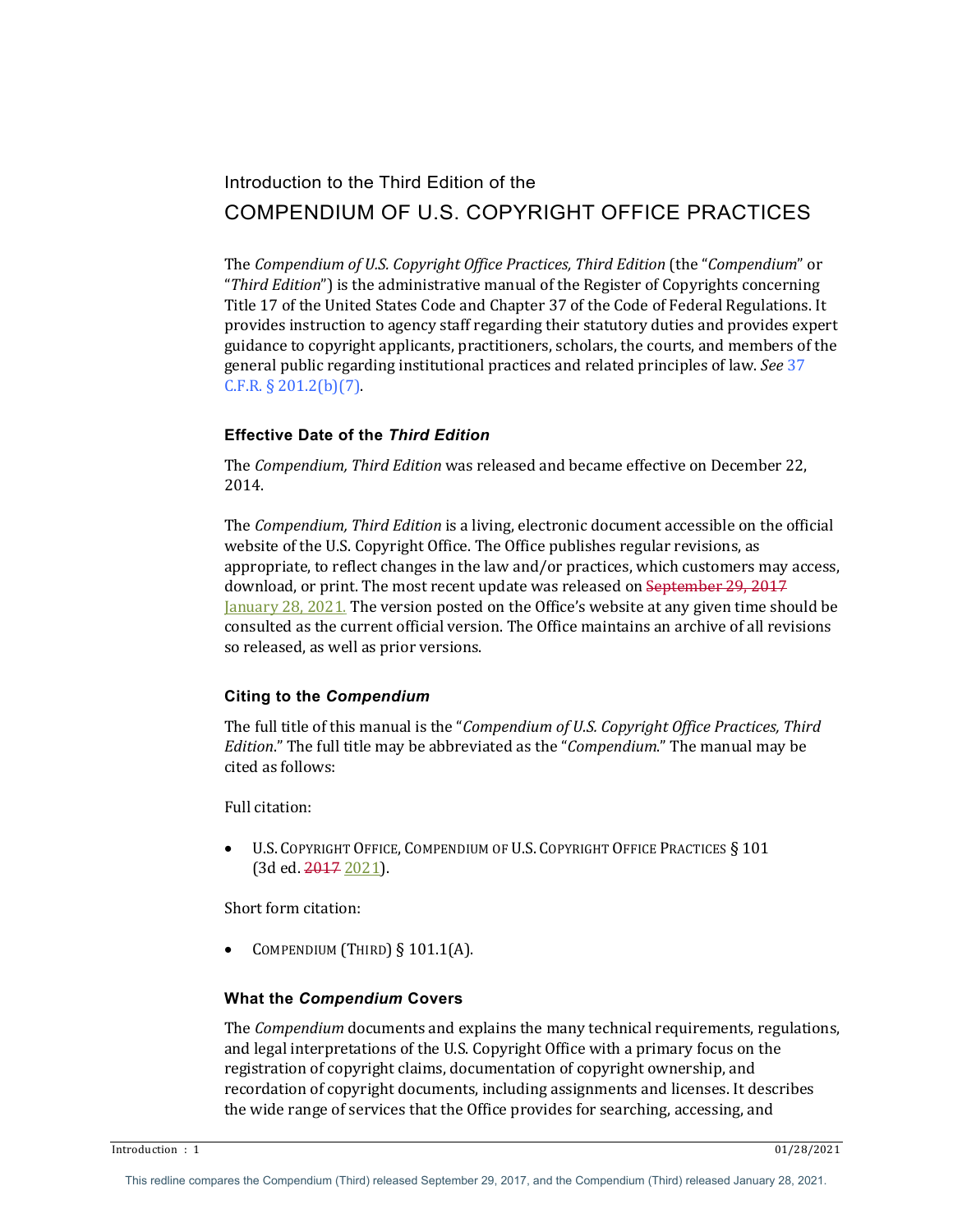retrieving information located in its extensive collection of copyright records and the associated fees for these services. The *Compendium* provides guidance regarding the contents and scope of particular registrations and records. And it seeks to educate applicants about a number of common mistakes, such as providing incorrect, ambiguous, or insufficient information, or making overbroad claims of authorship.

The *Compendium* does not cover every principle of copyright law or detail every aspect of the Office's administrative practices. The Office may, in exceptional circumstances, depart from its normal practices to ensure an outcome that is most appropriate.

### **Standard of Deference for the** *Compendium*

The *Compendium* does not override any existing statute or regulation. The policies and practices set forth in the *Compendium* do not in themselves have the force and effect of law and are not binding upon the Register of Copyrights or  $U.S.$  Copyright Office staff. However, the *Compendium* does explain the legal rationale and determinations of the U.S. Copyright Office, where applicable, including circumstances where there is no controlling judicial authority.

The Supreme Court recognized that courts may consider the interpretations set forth in administrative manuals, policy statements, and similar materials "to the extent that those interpretations have 'the power to persuade.'" *Christensen v. Harris County*, 529 U.S. 576, 587 (2000) (internal citations omitted). "1; *Georgia v. Public.Resource.Org, Inc.*, 140 S. Ct. 1498, 1510 (2020) (applying "power to persuade" standard to the *Compendium*). The weight of [the agency's] judgment.... in a particular case will depend upon the thoroughness evident in its consideration, the validity of its reasoning, its consistency with earlier and later pronouncements, and all those factors which give it power to persuade ...." Skidmore v. Swift & Co., 323 U.S. 134, 140 (1944).

Courts have cited the *Compendium* in numerous copyright cases. See, e.g., Olem Shoe *Corp.* v. *Washington Shoe Corp.*, 2015 U.S. App. LEXIS 434, at \*20-21 (11th Cir. Jan 12, 2015) (finding that the *Compendium's* construction of the Copyright Act's requirements for disclaiming preexisting works during registration "merits deference"); Alaska Stock, *LLC* v. Houghton Mifflin Harcourt Publishing Co., 747 F.3d 673, 684 (9th Cir. 2014) (finding the *Compendium* "persuasive" concerning the registration requirements for databases); *Inhale, Inc. v. Starbuzz Tobacco, Inc.*, 739 F.3d 446, 449 (9th Cir. 2014) *(finding the Compendium* "persuasive" on the issue of conceptual separability); *Metropolitan Regional Information Systems, Inc. v. American Home Realty Network, Inc.,* 888 F. Supp. 2d 691, 706-07 (D. Md. 2012) (deferring to the *Compendium* concerning the registration requirements for collective works); *Rogers v. Better Business Bureau of Metropolitan Houston, Inc.*, 887 F. Supp. 2d 722, 732 (S.D. Tex. 2012) ("The Copyright Office's 'policy statements, agency manuals, and enforcement guidelines' do not carry 'the force of law,' but they are entitled to some deference given the 'specialized experience and broader investigations and information' of the agency."); McLaren v. *Chico's FAS, Inc.*, 2010 U.S. Dist. LEXIS 120185, at \*\*9-10 (S.D.N.Y. Nov. 9, 2010) (concluding that the Office's interpretation of the unit of publication regulation "is particularly compelling"). A complete list of cases citing the first, second, and third editions of the *Compendium* is provided in the Table of Authorities.

 $\frac{1}{2}$  Introduction : 2 01/28/2021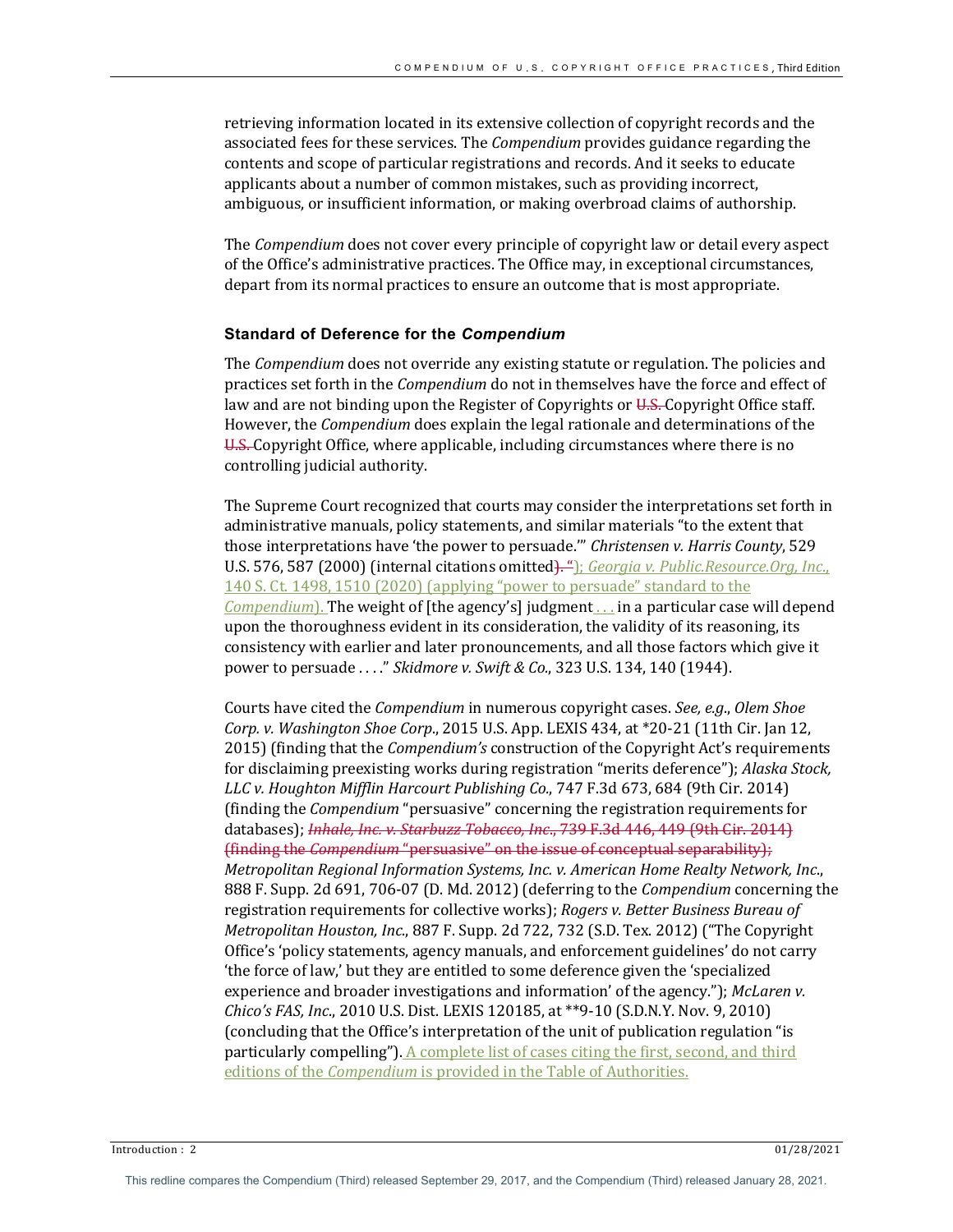## **Compendium Chapters**

The *Compendium's* chapter scheme addresses the following key areas:

- Background on U.S. Copyright Office and general copyright law (Chapter  $100$ ).
- Overview of the registration process (Chapter 200).
- What is copyrightable (Chapter  $300$ ).
- Who may file an application for copyright registration, and distinguishing between applicants, claimants, and correspondents (Chapter  $400$ ).
- What may be or is covered by a registration and legal concepts relating to the authorship and ownership of joint works, works made for hire, derivative works, compilations, and collective works (Chapter 500).
- How to complete an application, including general categories of works and standards for examination (Chapter  $600$ ).
- Guidance regarding the copyrightability and registrability of literary works, works of the performing arts, and visual art works (Chapters 700, 800, and 900).
- Guidance regarding the copyrightability and registrability of websites and website content (Chapter 1000).
- When and how to register multiple works with one application, one filing fee, and one set of deposit copies (Chapter 1100).
- When and how to register mask works and vessel designs (Chapters 1200 and 1300).
- Types of applications and filing fees (Chapter  $1400$ ).
- Identifying and filing proper deposit copies for registration and mandatory deposit (Chapter 1500).
- Conditions for, benefits of, and processes for preregistration (Chapter  $1600$ ).
- How to request reconsideration of a refusal of a registration (Chapter  $1700$ ).
- How to modify a registration record, such as correcting or amplifying the information in a certificate of registration, cancelling a copyright registration, or asserting an adverse claim to copyright (Chapter 1800).
- Guidance on the meaning of publication and how to determine if a work is published (Chapter 1900).

**Introduction :** 3 01/28/2021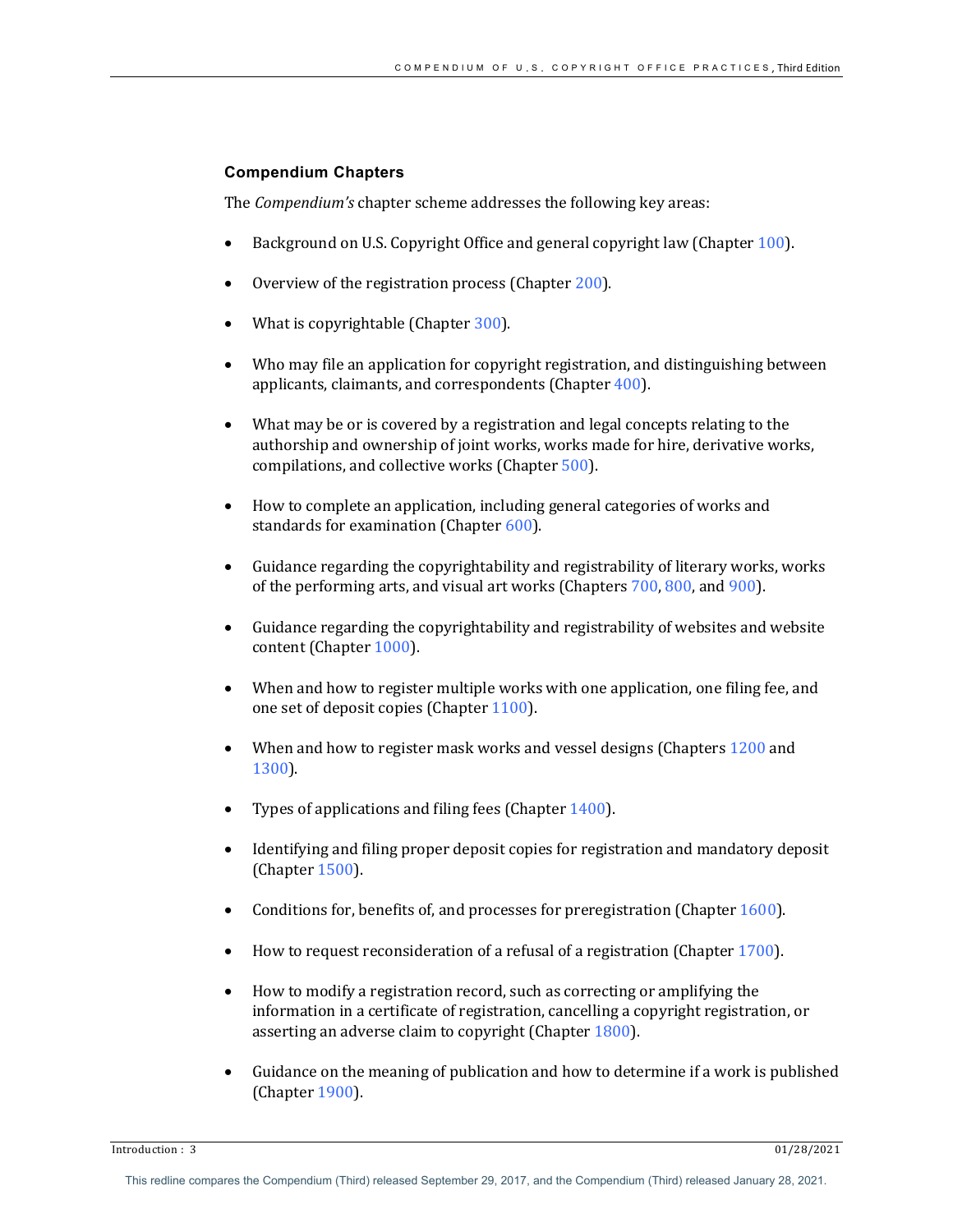- Registering a foreign work (Chapter 2000).
- How to seek a renewal registration for works first published or registered before January 1, 1978 (Chapter 2100).
- Copyright notice and the works that are subject to the notice requirement (Chapter 2200).
- Recording documents related to copyright ownership, notices of termination, and other documents that the Office records under Title 17 (Chapter 2300).
- Accessing and obtaining Office records and other Office services (Chapter 2400).

### **First and Second Editions of the** *Compendium*

The first edition of the *Compendium* (commonly referred to as "*Compendium I*") governed the Office's general practices for registration, recordation, and other matters arising under the Copyright Act of 1909. Largely an internal manual, it was directed to the Office's examining staff. *Compendium I* was made available to the public for the first time in 1967 and it was last revised in 1973. See U.S. COPYRIGHT OFFICE, Introduction to COMPENDIUM OF U.S. COPYRIGHT OFFICE PRACTICES (1st ed. 1973); Inspection and Copying of Records and Other Documents, 32 Fed. Reg. 9314 (June 30, 1967).

The second edition of the *Compendium* (commonly referred to as "*Compendium HCompendium II*") was also designed for internal use. *Compendium II* reflects the Copyright Office's general practices for registration, recordation, and other matters arising under the Copyright Act of 1976, prior to the adoption of the *Third Edition*. It was first published in 1984 and revised in part in 1988 and 1998. In 1988 the Office added Chapter 600 (Registration Procedures) and Chapter 1900 (Records, Indexes and Deposits). In 1995 the Office amended Chapter 600, § 606.04, which discussed the procedure for requesting reconsideration of a refusal to register. In 1998 the Office revised Chapter 1600 (Recordation of Transfers) and Chapter 1900 (Records, Indexes, and Deposits). See generally Change in Procedure for Recording Certain Multiple Title Documents, 63 Fed. Reg. 23,475 (Apr. 29, 1998); Modification of Appeal Procedure, 60 Fed. Reg. 21,983 (May 4, 1995); Compendium of Copyright Office Practices, 53 Fed. Reg. 20,392 (June 3, 1988); Compendium of Copyright Office Practices, 49 Fed. Reg. 23,125 Hune 4, 1984)Compendium of Copyright Office Practices, 53 Fed. Reg. 20,392 (June 3, 1988); Compendium of Copyright Office Practices, 49 Fed. Reg. 23,125 (June 4, 1984).

Although the Copyright Act of 1909 was repealed effective January 1, 1978, *Compendium II* did not supersede *Compendium I*. The preface to *Compendium II* expressly stated that *Compendium I* continued "to apply to Copyright Office actions, in situations . . . where the provisions of the Copyright Act of 1909, as amended, are dispositive." U.S. COPYRIGHT OFFICE, Preface to COMPENDIUM OF U.S. COPYRIGHT OFFICE PRACTICES (2d ed. 1984). U.S. Copyright Office, Preface to Compendium of U.S. Copyright Office Practices (2d ed. 1984). In other words, *Compendium I* remained the governing administrative manual for all registrations, renewals, and recordations issued by the Office prior to January 1, 1978. It also set forth the registration requirements for works published before January 1, 1978 where the applicant subsequently sought to register the work for the original

 $\frac{1}{28}/2021$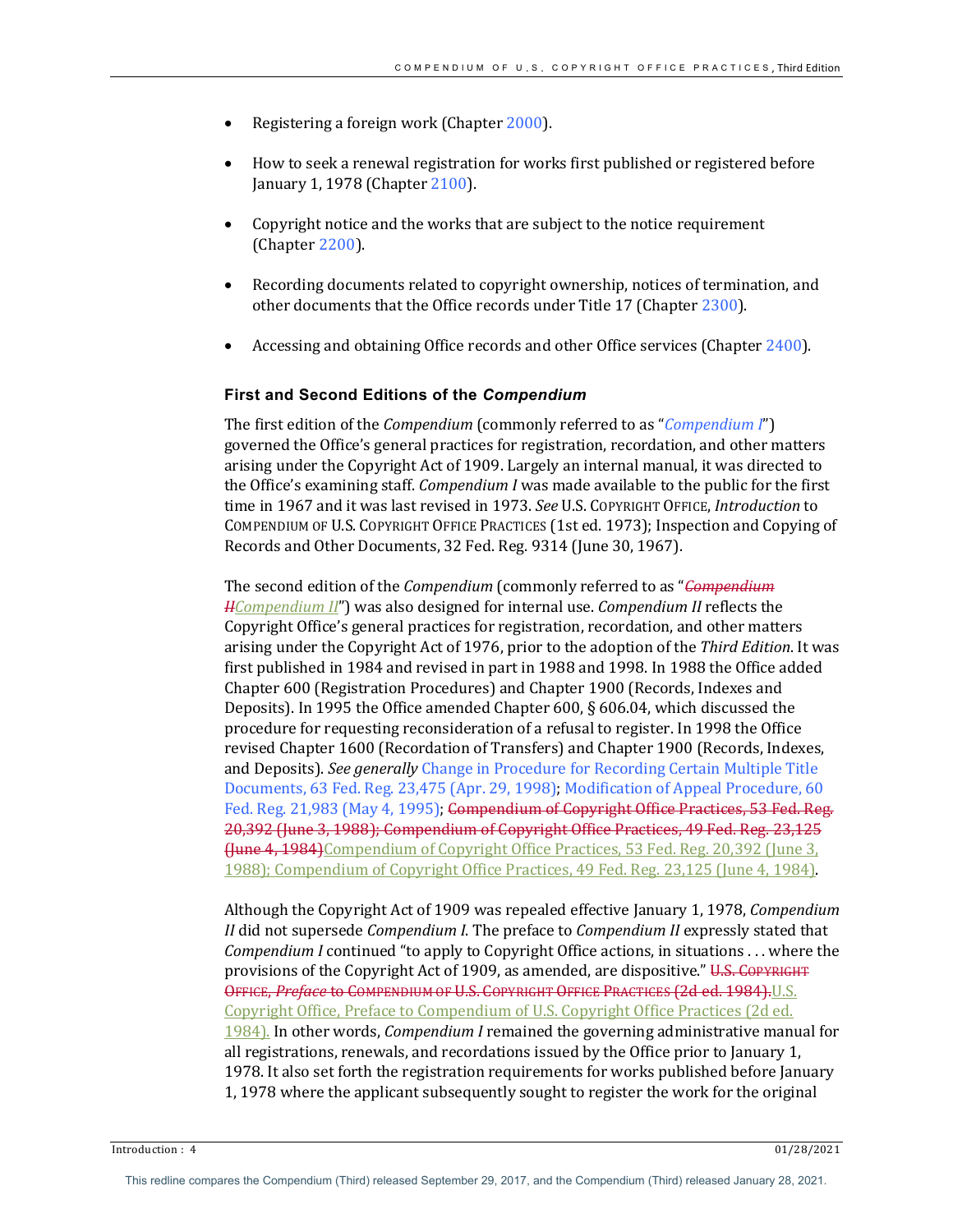copyright term *(i.e.*, the first twenty-eight years of the copyright), including issues involving copyright notice and the manufacturing clause.

*Compendiums I* and *II* are available on the Office's website.website. They are also available for inspection and copying in the Records, Research and Certification Section. *See* 37 C.F.R. § 201.2(b)(7).

## **Relationship Between the First, Second, and Third Editions of the** *Compendium*

This version of the *Third Edition* governs registrations and recordations issued by the U.S. Copyright Office on or after September 29, 2017. 2020. Registrations and recordations issued between December 22, 2014 and September 29, 2017\_\_\_\_\_\_\_\_\_\_\_\_\_\_\_\_, 2020 are generally governed by the prior version versions of the *Third Edition*, except in cases where that version hasthose versions have been superseded by an amendment to the regulations, intervening case law, or previously announced changes in practice.

To the extent there is a conflict between the *Third Edition* and *Compendiums I* or *II*, the current version shall control. That said, the *Third Edition* does not comprehensively cover all of the Office's practices under the prior copyright law. To the extent that issues arise that are not addressed by the *Third Edition*, *Compendiums I* and *II* remain in effect and continue to be the governing administrative manuals for practices involving those issues.

In particular, the *Third Edition* generally does not address practices under the Copyright Act of 1909. *Compendium I* continues to be the controlling manual for registrations, renewals, and recordations issued by the Office prior to January 1, 1978, and for the registration requirements for works published before January 1, 1978 that were never registered for the original copyright term. For ease of reference, however, Chapter 2100Chapter 2100 of the *Third Edition* summarizes most of the relevant practices from *Compendium I* concerning the registration and renewal of such works.

Similarly, the *Third Edition* does not address all practices involving provisions of the Copyright Act of 1976 that have been amended or repealed since 1978. As a general rule, Compendium II continues to be the relevant administrative manual for registrations, renewals, and recordations issued by the Office between January 1, 1978 and December 22, 2014. In particular, Chapter 1200 of *Compendium II* continues to be the governing manual concerning the manufacturing clause, although that Chapter only applies to works published before June 30, 1986, which is the date that the manufacturing clause expired.

#### **Using the** *Compendium*

The U.S. Copyright Office makes the *Compendium* available in PDF format. The complete manual may be accessed or downloaded in its entirety or on a chapter-by-chapter basis. Each chapter can be accessed through the link set forth in the table of contents for the *Compendium* as a whole. Additionally, the *Compendium* includes a glossary of terms that are commonly used in registration and recordation practice. These terms are defined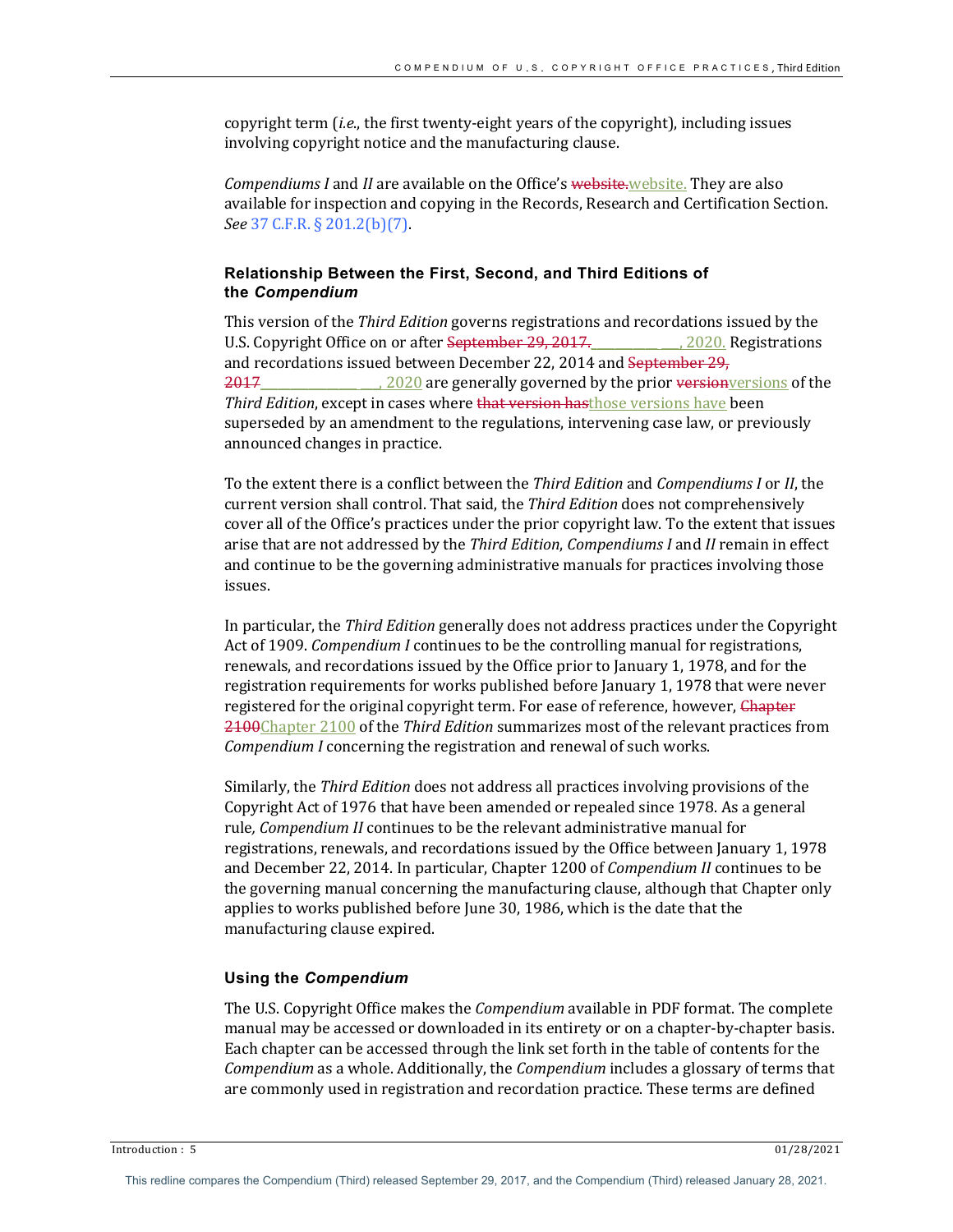and linked throughout the chapters. Certain frequently used phrases are defined for convenience.

## **How to Search the** *Compendium*

You may search for specific terms in the *Compendium* by using the "find" features in Adobe Acrobat or Adobe Reader, or by using the search engine on the Office's website. These features are described below.

## **Basic Searching with Adobe Acrobat or Adobe Reader**

The "find" feature in Adobe Acrobat or Adobe Reader allows users to search for specific words or phrases within the entire *Compendium* or within specific chapters. To conduct a basic search, follow these steps:

*Step 1:*

Select "Edit" from the toolbar at the top of your screen, and then select "Find" from the drop-down menu. In the alternative, you may press  $Ctrl+ F$  to activate the Find feature. A box labeled "Find" will appear on your screen.

*Step 2:* 

Enter the word or phrase you would like to find in the box labeled Find. To search for specific provisions of the Copyright Act, U.S. Copyright Office regulations, or the *Compendium,* enter the section number you would like to find, such as "409(1)" or "202.1."

*Step 3:*

Click the "previous" or "next" button. If the search term appears within the document it will be highlighted on your screen. If the search term appears elsewhere within the same document you may find it by clicking the "previous" or "next" buttons again. If the search term does not appear within the document the following message will appear: "Reader has finished searching the document. No matches were found." To close the Find feature, click the "x" that appears in the upper right corner of that box.

## **Advanced Searching with Adobe Acrobat or Adobe Reader**

Use the "advanced search" feature in Adobe Acrobat or Adobe Reader to identify all of the places where a specific word or phrase appears within the *Compendium* or within specific chapters. To conduct an advanced search, follow these steps:

*Step 1:*

Save a copy of the entire *Compendium* or a specific chapter to your desktop.

*Step 2:*

 $\frac{1}{28/2021}$